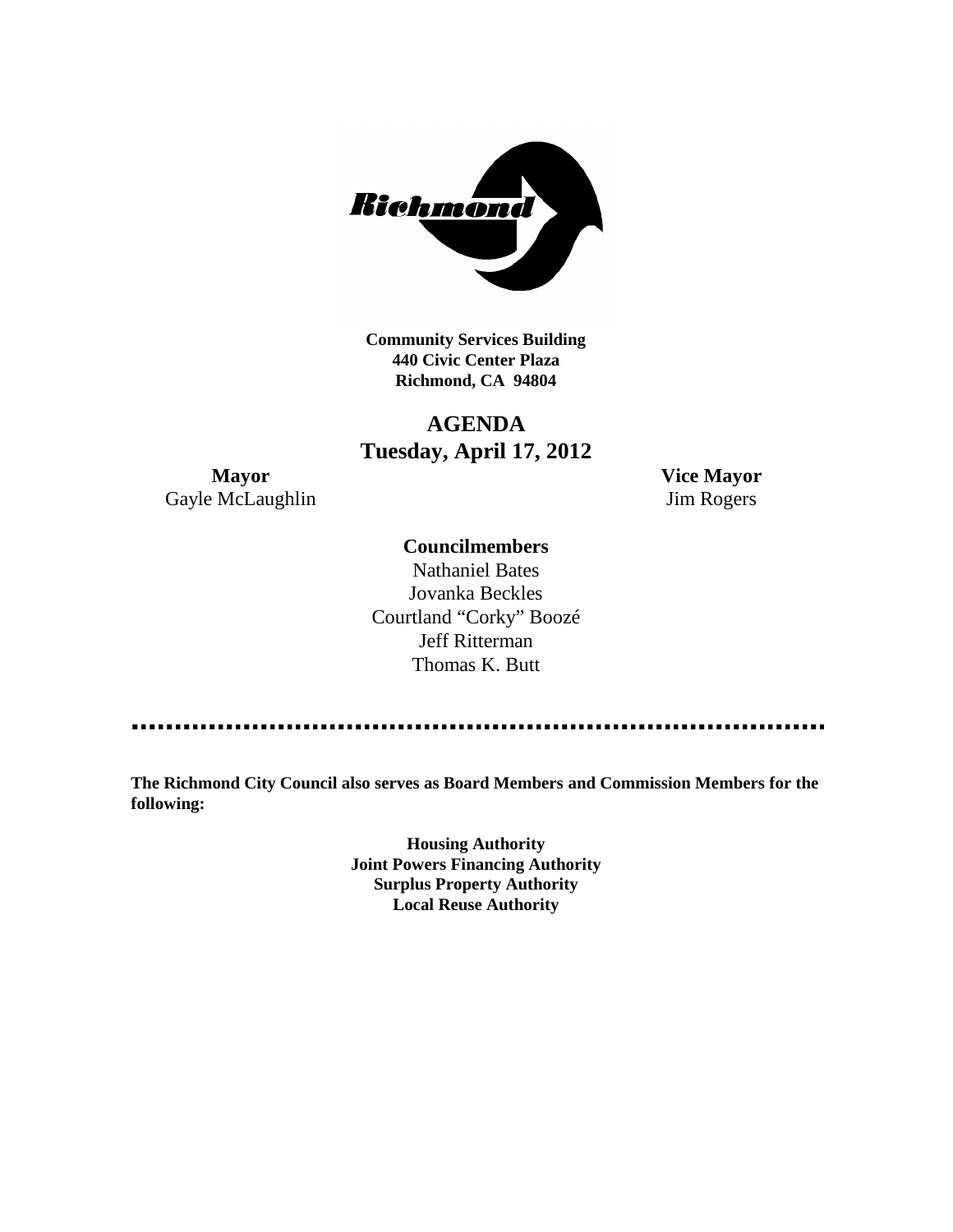# **MEETING PROCEDURES**

The City of Richmond encourages community participation at its City Council meetings and has established procedures that are intended to accommodate public input in a timely and time-sensitive way. As a courtesy to all members of the public who wish to participate in City Council meetings, please observe the following procedures:

**PUBLIC COMMENT ON AGENDA ITEMS:** Anyone who desires to address the City Council on items appearing on the agenda must complete and file a pink speaker's card with the City Clerk **prior** to the City Council's consideration of the item. Once the City Clerk has announced the item and discussion has commenced, no person shall be permitted to speak on the item other than those persons who have submitted their names to the City Clerk. Your name will be called when the item is announced for discussion. **Each speaker will be allowed TWO (2) MINUTES to address the City Council on NON-PUBLIC HEARING items listed on the agenda.**

**OPEN FORUM FOR PUBLIC COMMENT:** Individuals who would like to address the City Council on matters not listed on the agenda or on **Presentations, Proclamations and Commendations, Report from the City Attorney, or Reports of Officers** may do so under Open Forum. All speakers must complete and file a pink speaker's card with the City Clerk **prior** to the commencement of Open Forum. **The amount of time allotted to individual speakers shall be determined based on the number of persons requesting to speak during this item. The time allocation for each speaker will be as follows: 15 or fewer speakers, a maximum of 2 minutes; 16 to 24 speakers, a maximum of 1 and one-half minutes; and 25 or more speakers, a maximum of 1 minute.**

#### **SPEAKERS ARE REQUESTED TO OCCUPY THE RESERVED SEATS IN THE FRONT ROW BEHIND THE SPEAKER'S PODIUM AS THEIR NAME IS ANNOUNCED BY THE CITY CLERK.**

**CONSENT CALENDAR:** Consent Calendar items are considered routine and will be enacted, approved or adopted by one motion unless a request for removal for discussion or explanation is received from the audience or the City Council. A member of the audience requesting to remove an item from the Consent Calendar must complete and file a speaker's card with the City Clerk **prior to the City Council's consideration of Agenda Review.** An item removed from the Consent Calendar may be placed anywhere on the agenda following the City Council's agenda review.

Any law enforcement officer on duty or whose service is commanded by the presiding officer shall be Sergeant-at-Arms of the Council meetings. He/she, or they, shall carry out all orders and instructions given by the presiding officer for the purpose of maintaining order and decorum at the Council meetings (City Council Rules of Procedure and Order Section III F, RMC Section 2.12.030).

**\*\*\*\*\*\*\*\*\*\*\*\*\*\*\*\*\*\*\*\*\*\*\*\*\*\*\*\*\*\*\*\*\*\*\*\*\*\*\*\*\*\*\*\*\*\*\*\*\*\*\*\*\*\*\*\*\*\***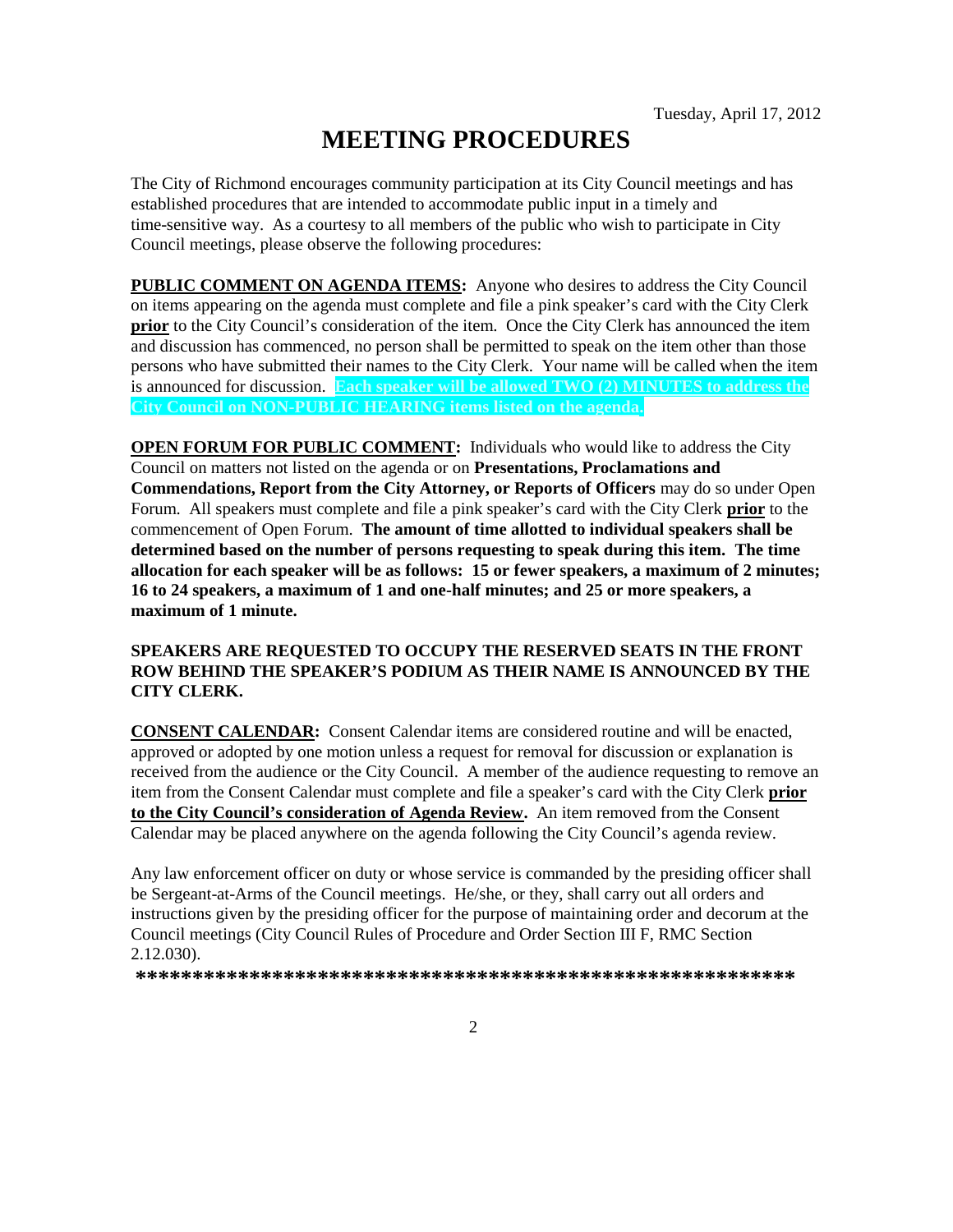## **EVENING OPEN SESSION**

5:00 p.m.

### **A. ROLL CALL**

#### **B. PUBLIC COMMENT**

#### **C. ADJOURN TO CLOSED SESSION**

# **CLOSED SESSION**

Shimada Room of the Community Services Building

#### **A. CITY COUNCIL**

**A-1.** CONFERENCE WITH LEGAL COUNSEL - EXISTING LITIGATION (Subdivision [a] of Government Code Section 54956.9):

Booker vs. City of Richmond

Jenkins vs. City of Richmond

**A-2.** CONFERENCE WITH LEGAL COUNSEL - ANTICIPATED LITIGATION (Significant exposure to litigation pursuant to Subdivision (b) of Government Code Section 54956.9):

One case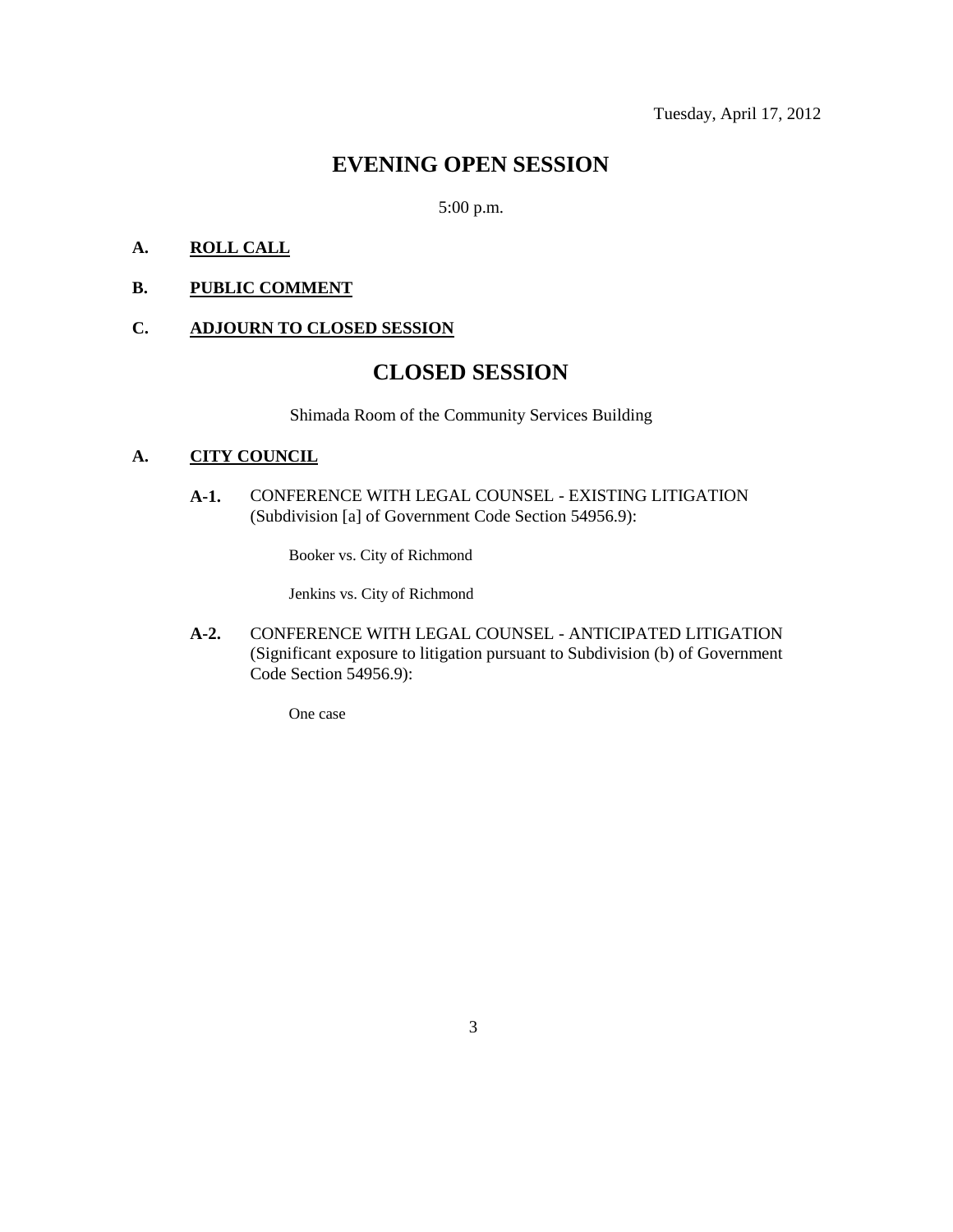## **REGULAR MEETING OF THE RICHMOND CITY COUNCIL**

6:30 p.m.

- **A. PLEDGE TO THE FLAG**
- **B. ROLL CALL**
- **C. READING OF THE CODE OF ETHICS**
- **D. STATEMENT OF CONFLICT OF INTEREST**
- **E. AGENDA REVIEW**
- **F. OPEN FORUM FOR PUBLIC COMMENT**

#### **G. PRESENTATIONS, PROCLAMATIONS, AND COMMENDATIONS**

**G-1.** PRESENTATION of a proclamation in honor of Cesar Chavez's birthday - Councilmember Beckles (620-6568) and Mayor McLaughlin (620-6503).

#### **H. REPORT FROM THE CITY ATTORNEY OF FINAL DECISIONS MADE AND NON-CONFIDENTIAL DISCUSSIONS HELD DURING CLOSED SESSION**

#### **I. CITY COUNCIL CONSENT CALENDAR**

- **I-1.** APPROVE the purchase of two 2012 Ford F-150 trucks from Serramonte Ford in Colma, for use by the Code Enforcement Unit of the Police Department, and the Engineering Department, in an amount not to exceed \$34,000 - Public Works Department (Yader A. Bermudez 231-3008).
- **I-2.** APPROVE a four-year contract with The Omega Group for the continued maintenance of the police department's existing CrimeView software, in an amount not to exceed \$32,000, from July 1, 2011, to June 30, 2015 - Police Department (Chief Chris Magnus 621-1802).
- **I-3.** APPROVE a contract for the continuation of services for on-site advocates to assist victims of domestic violence and sexual assault for the period January 1, 2012, to December 31, 2012, with Community Violence Solutions (CVS), in an amount not to exceed \$71,851 - Police Department (Chief Chris Magnus 621- 1802).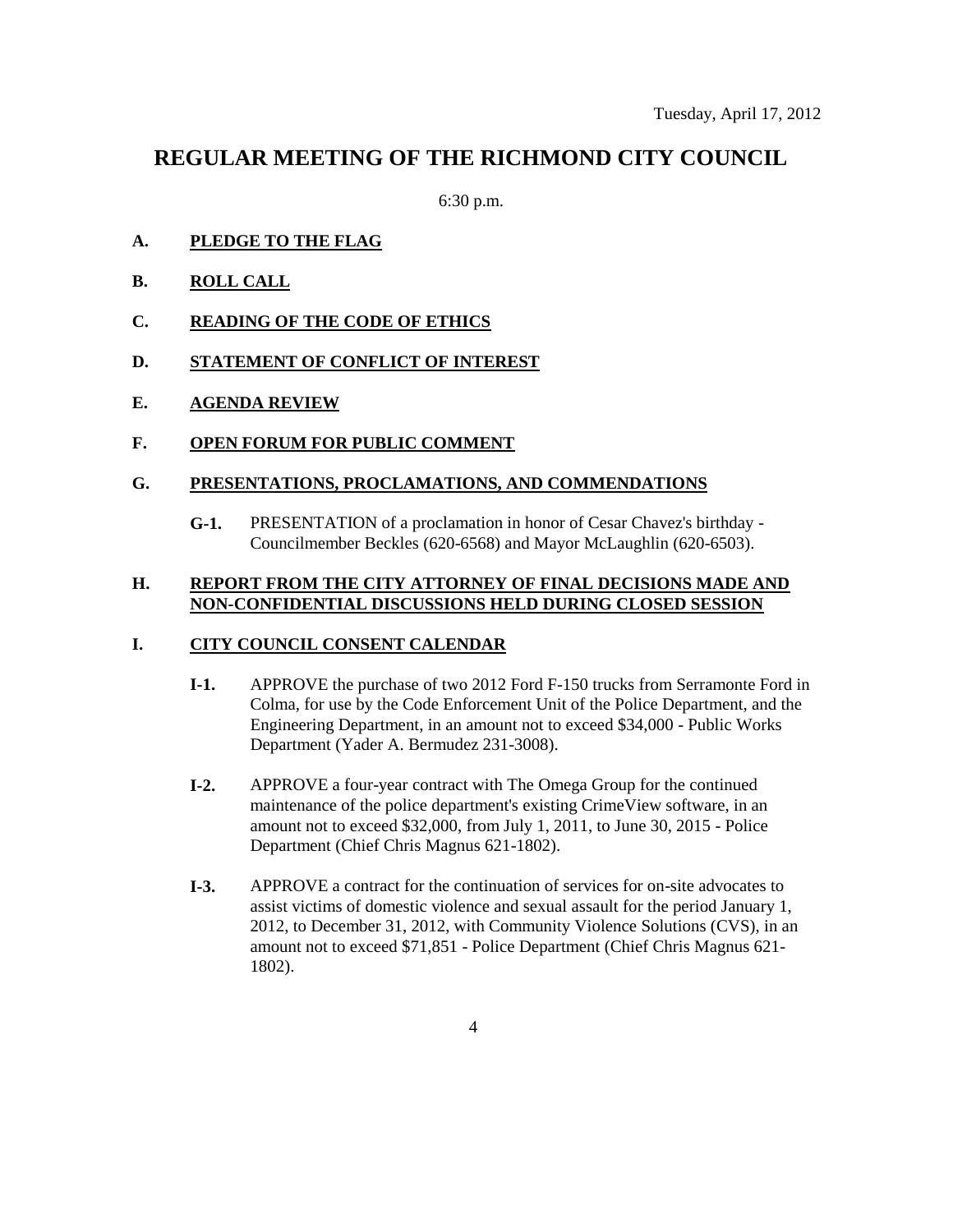- **I-4.** APPROVE a resolution to accept the 2011 Edward Memorial Justice Assistance Grant (JAG) funds in the amount of \$103,081 - Police Department (Chief Chris Magnus 621-1802).
- **I-5.** ADOPT a resolution authorizing placement of liens and special assessments for unpaid garbage collection service fees on County property tax records - Finance Department (James Goins/Antonio Banuelos 620-6741).
- **I-6.** APPROVE a contract with Delta Grinding Inc., dba Diablo Grinding, Inc., for rental of street paving grinding equipment in an amount not to exceed \$175,000 per year - Public Works Department (Yader A. Bermudez 231-3008).
- **I-7.** APPROVE the purchase of 11 sets of Globe Millenia G-Xtreme and PBI personal protective clothing from L.N. Curtis for the new firefighter trainees in the amount of \$59,393.82 - Fire Department (Michael Banks 307-8041).
- **I-8.** APPROVE a contract with Turner Group Construction to provide advanced instructional and work experience services for RichmondBUILD and YouthBUILD participants related to improvements to the City-owned building located at 2705 Macdonald Avenue. Contract term will be April 18, 2012, through December 31, 2012, in an amount not to exceed \$75,900 - Employment and Training Department (Sal Vaca/Jay Leonhardy 307-8019).
- **I-9.** APPROVE an amendment to a contract with Rubicon Programs, Inc. to provide a Reentry Legal Services and a Policy Director, increasing the contract amount by \$27,607 for a total amount of \$37,607, and extending the contract term until June 30, 2012. This position plays a key role in addressing public safety and community needs associated with Richmond's growing reentry population - Richmond Police Department (Chief Chris Magnus 620-1802).
- **I-10.** AUTHORIZE the city manager to execute a seven-year lease agreement between the City of Richmond and the Watershed Nursery at 601 A Canal Boulevard - Engineering Services Department (Edric Kwan/Lynne Scarpa 307-8135).
- **I-11.** APPROVE the purchase of two new samplers from Teledyne ISCO® for monitoring Industrial Dischargers for the Source Control Program (in order to comply with 40 CFR Part  $403.8(f)(v)$  in an amount not to exceed \$37,750 -Engineering Service Department (Edric Kwan/Chad Davisson 620-5486).
- **I-12.** APPROVE the minutes of the March 27, 2012, Special Meeting of the Richmond City Council - City Clerk's Office (Diane Holmes 620-6513).